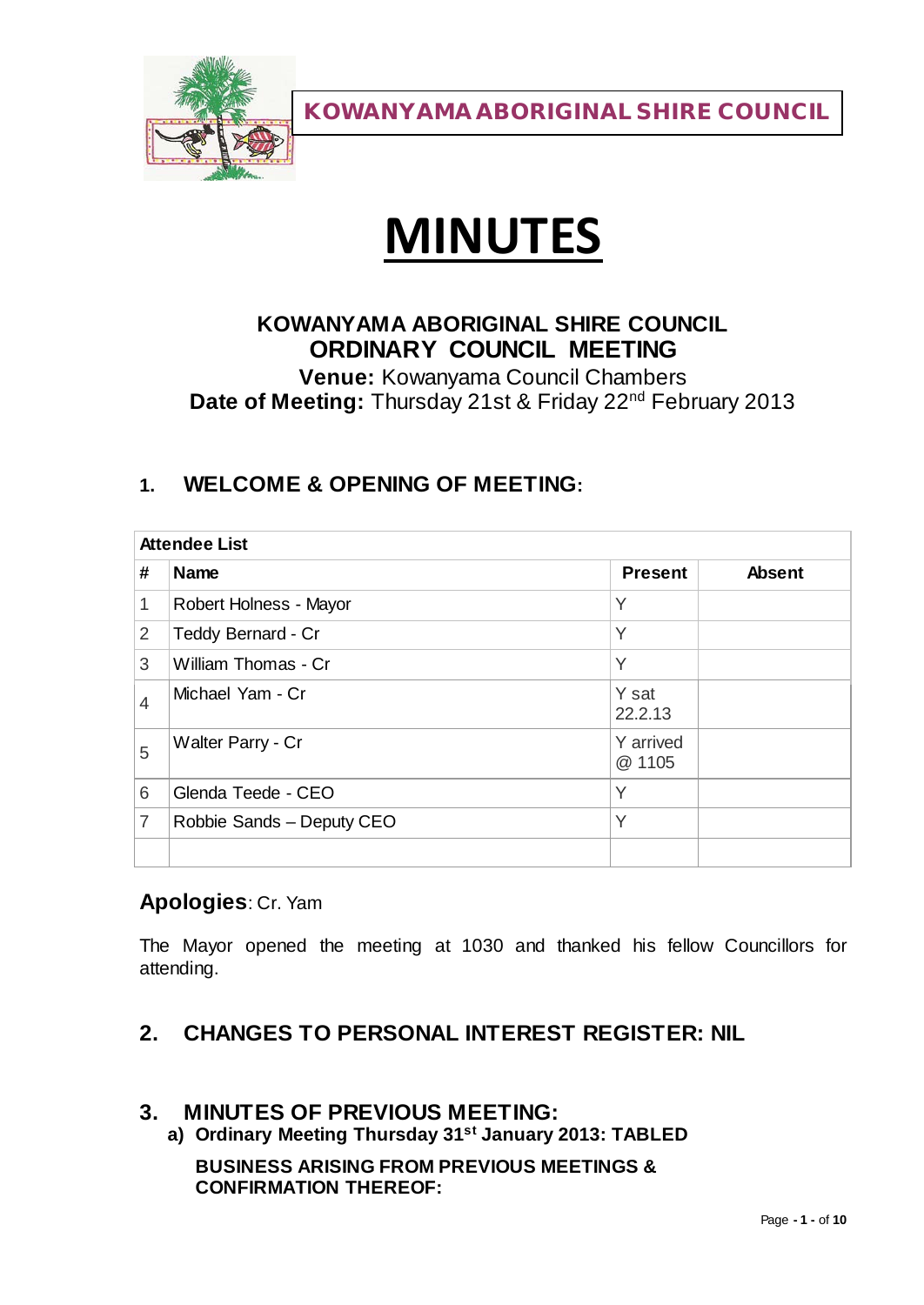

- **Item 4.3 – KLNRMO Manager – Animal Control issues.** Council discussed the issue of a lot of Dogs hanging around the Retail Store. The D/CEO informed the Council that he is aware of this fact. The Retail Store Manager needs to report these concern to Council.
- **Item 5e – Anti Money Laundering –** The Council discussed this item and needs this item workshopped with Council as all members have a personal liability and need to be fully aware their obligations.
- **Item 7g – Assisting MPSRC staff with Bogged vehicle:** the D/CEO informed Council that he has not taken action due to the recent death of a family member of particular people of concern.

**Resolution 1 – 21st February 2013 Council resolve to accept the Minutes of the Ordinary Meeting dated 31st January 2013 as a true and correct.**

**Moved: Cr. Bernard Seconded: Cr.Parry Carried in full**

### **4. VISITORS**

- a) **11.00am** Senior Sgt Paul Zohn
	- i. Sorrow Time: DISCUSSION regarding sorrow time and alcohol in town at the same time. Resulting in disrespect to family members; the community as a whole and to culture. The Council will engage Traditional Owners and Senior Community Elders for the best possible direction to all concerned.
	- ii. Road Designation: DISCUSSION regarding the current status as per the last Council meeting, the Council will consider changing the designated roads. The designated sealed roads within the town area will be Chapman Rd and Thart Manengk St and Chelikee St.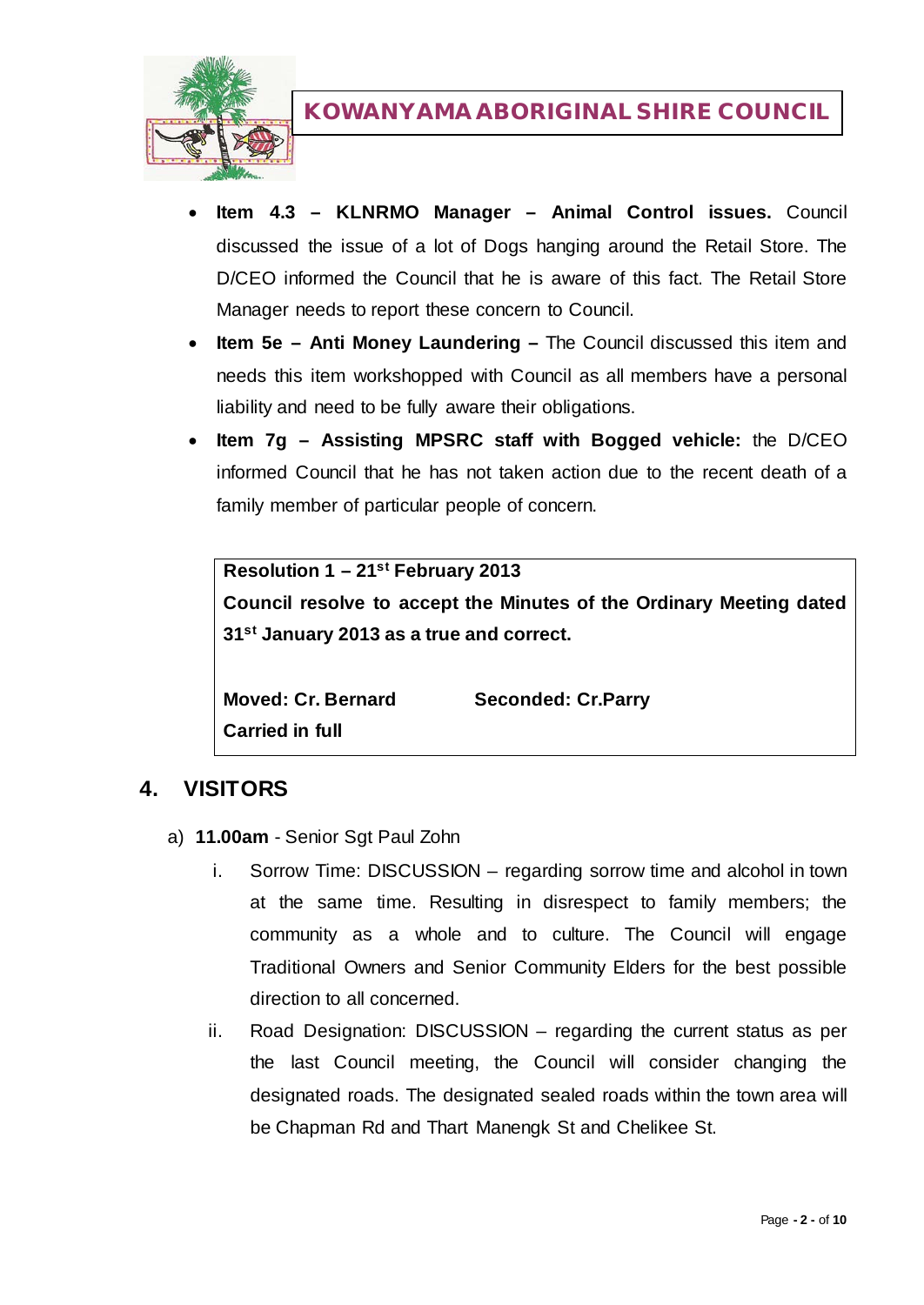

- iii. Kiddy Cops: DISCUSSION regarding re-instating this concept. The OIC Snr Sgt Paul Zohn will investigate Liability issues etc. and report back to Council at a later date.
- iv. Community Justice Group DISCUSSION regarding re-establishment of the Justice Group. Council will seek feedback from DATSIMA for when the next KSSSC meeting is scheduled.

ACTION ITEM: Mayor, CEO to contact DATSIMA is regards to the date of the next KSSSC meeting.

At this point the Mayor adjourned the meeting @ 1145 for lunch. At 1255 the Mayor re-opened the meeting and asked the CEO to proceed with the Agenda.

- b) **11.30am** Grants Manager the Mayor invited the Grants Manager into the meeting to discuss the following items.
	- i. Not for Profit Resolution: TABLED Discussion regarding adding an extra Director to the company, Cr Billy Thomas will be the additional Director. The Companies Constitution being developed. Airport Manager and D/CEO will assist the Grants Manager with the Business Planning and Constitution. The Grants Manager is the Secretary.

ACTION ITEM: CEO; D/CEO to forward outcomes of discussion to Grants Manager.

Resolution 2 – 21st February 2012

Council resolve to:

- 1. To take steps to form a company limited by a guarantee of \$100.00 and not listed on the stock exchange, to conduct beneficial enterprises within the meaning of s39(3) of the *Local Government Act 2009*.
- 2. The new company is: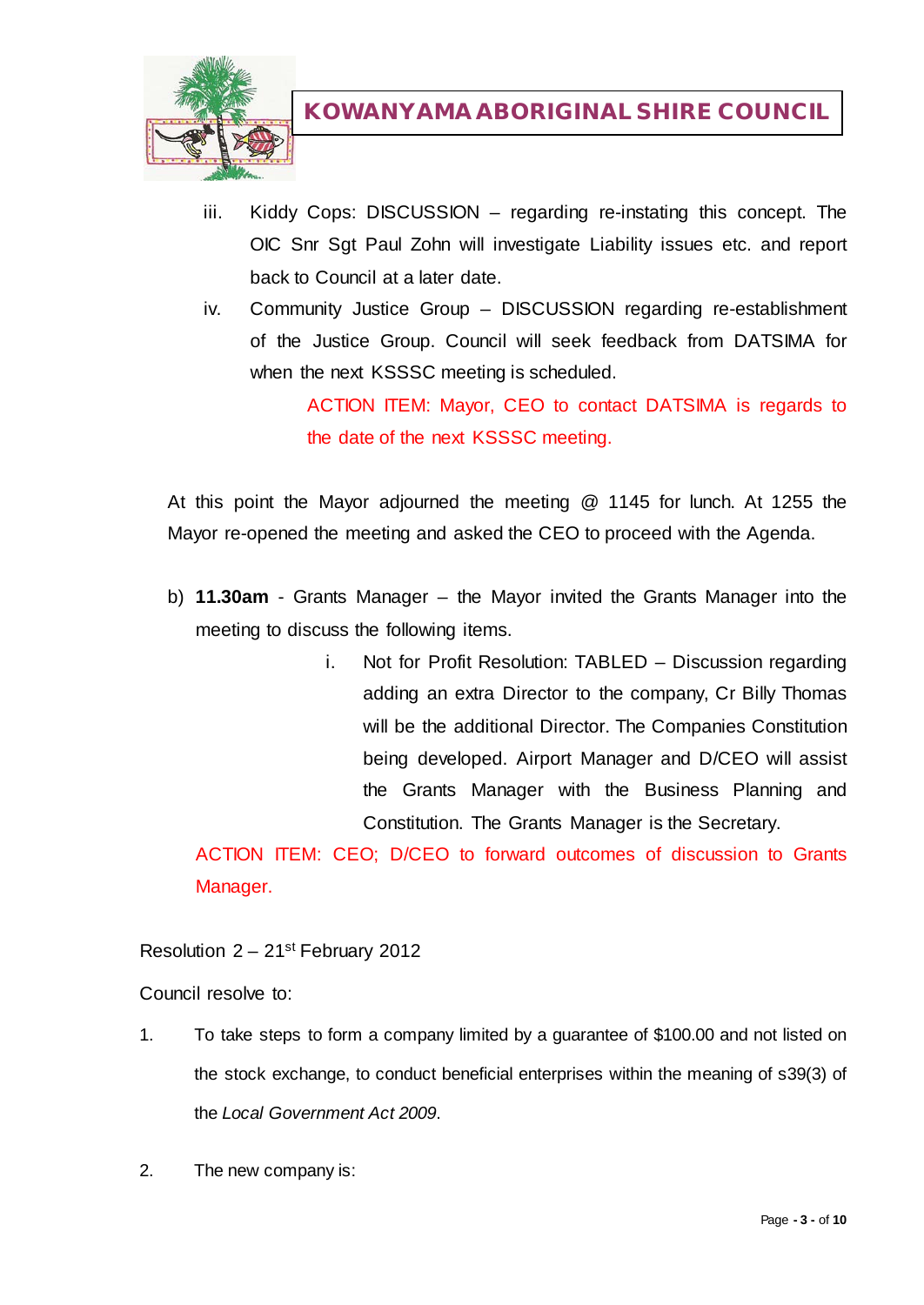

- (a) To be named Thonorr Than Ltd;
- (b) To have the Council as the sole member;
- (c) To have four directors namely Messers Robert Holness, Thomas Hudson, Shirley Yam and William Thomas. Secretary is Doug Hasson.
- 3. To have Council's solicitors prepare the appropriate documents for completion and registration in accordance with the *Corporations Act 2001*.
- 4. Following formation of the new company, to negotiate terms for the management of Council's bakery and batching plant operations.

MOVED: Cr. Bernard

SECONDED: Cr. Parry

Carried in full

ACTION ITEM: CEO/DCEO to

ii. Purposes Deed: After considerable discussion, the Council decided to not sign the purpose deed. The Council would like to have a letter prepared in this regard and will discuss option after a reply.

ACTION ITEM: CEO; DCEO to have letter prepared indicating outcomes of meeting to the ICC/FaCHSIA.

- c) **1.30pm** Airport Manager: The Mayor invited the Airport Manager to address the Council Meeting.
	- i. Skytrans Plan: The Council discussed the Tabled document.

ACTION ITEM: CEO; DCEO to implement the restructure of the Airport Staff as per the tabled document.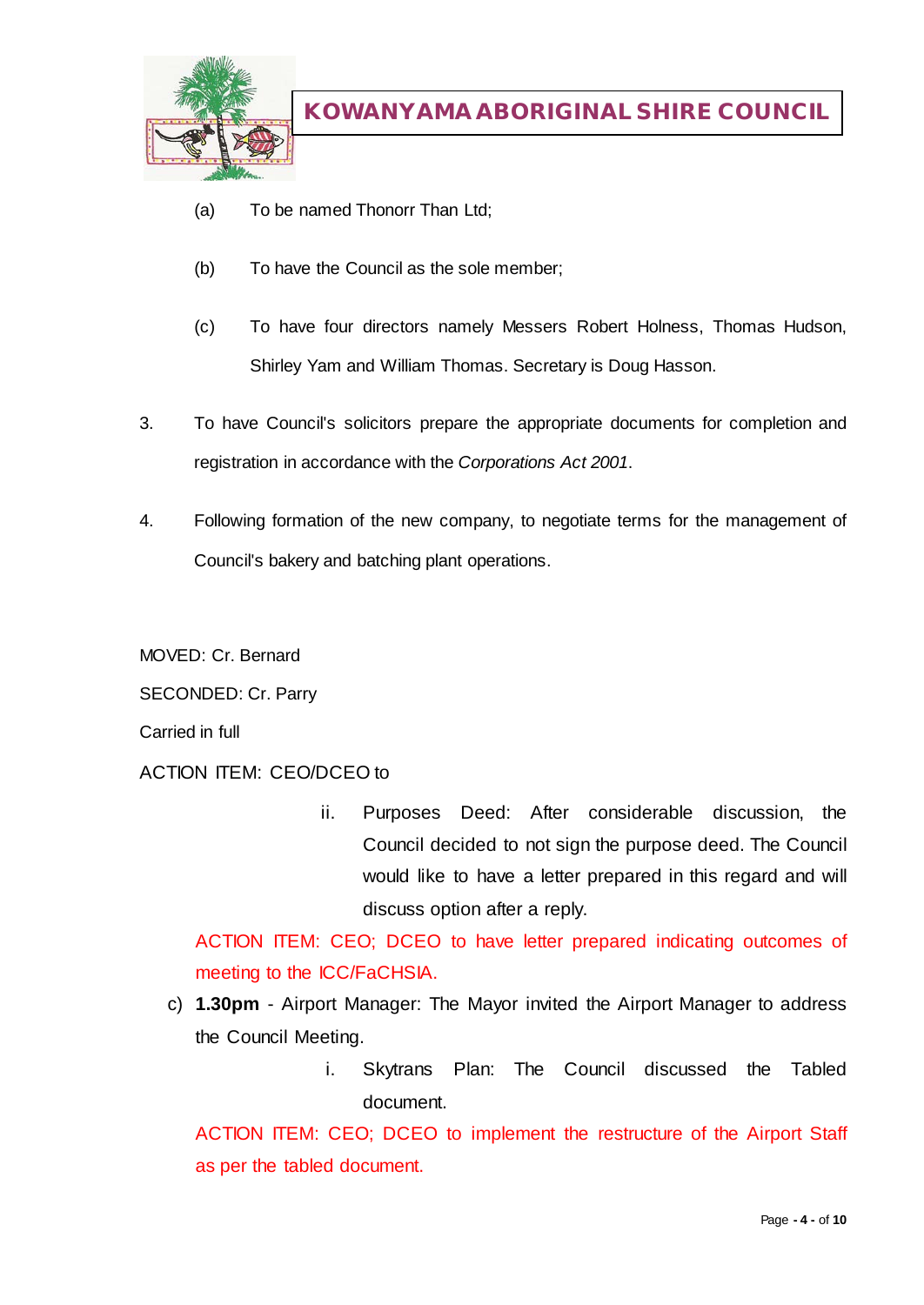

## **5. OFFICER REPORT/MEMOS**

5.1 Relief Accountant: Financial Statement: TABLED – Council discussed the tabled documents and decided to pass the following resolution.

Resolution  $3 - 21$ <sup>st</sup> February 2013

Council resolve to accept the Financial Statements 7 months ending January 2013. Council also resolve that Stocktakes must take place before the next Financial Statements are prepared and Quarterly thereafter. Random Stocktakes and Cash Counts are also to be implemented.

Carried in full

Moved: Cr. Thomas Seconded: Cr. Bernard

ACTION ITEM: CEO; D/CEO to implement Stocktake strategy and Random Stocktakes & Cash Counts of Council businesses. Concrete Batching plant job cards.

- 5.2 Building Manager: House swap request 211 Koltmomun St: TABLED Council accepts this change of tenancy.
- 5.3 HR Manager re: Absence before/after Public Holiday: TABLED –
- 5.4 Essential Services re: Survey Equipment: TABLED Council discussed this item and a wants due process (according to the LG Act & Regulations) to occur prior to disposing this equipment.

ACTION ITEM: CEO; D/CEO to forward to Purchasing Manager to discuss the appropriate method for the disposal of this equipment.

5.5 Grants Manager re: Not for Profit: TABLED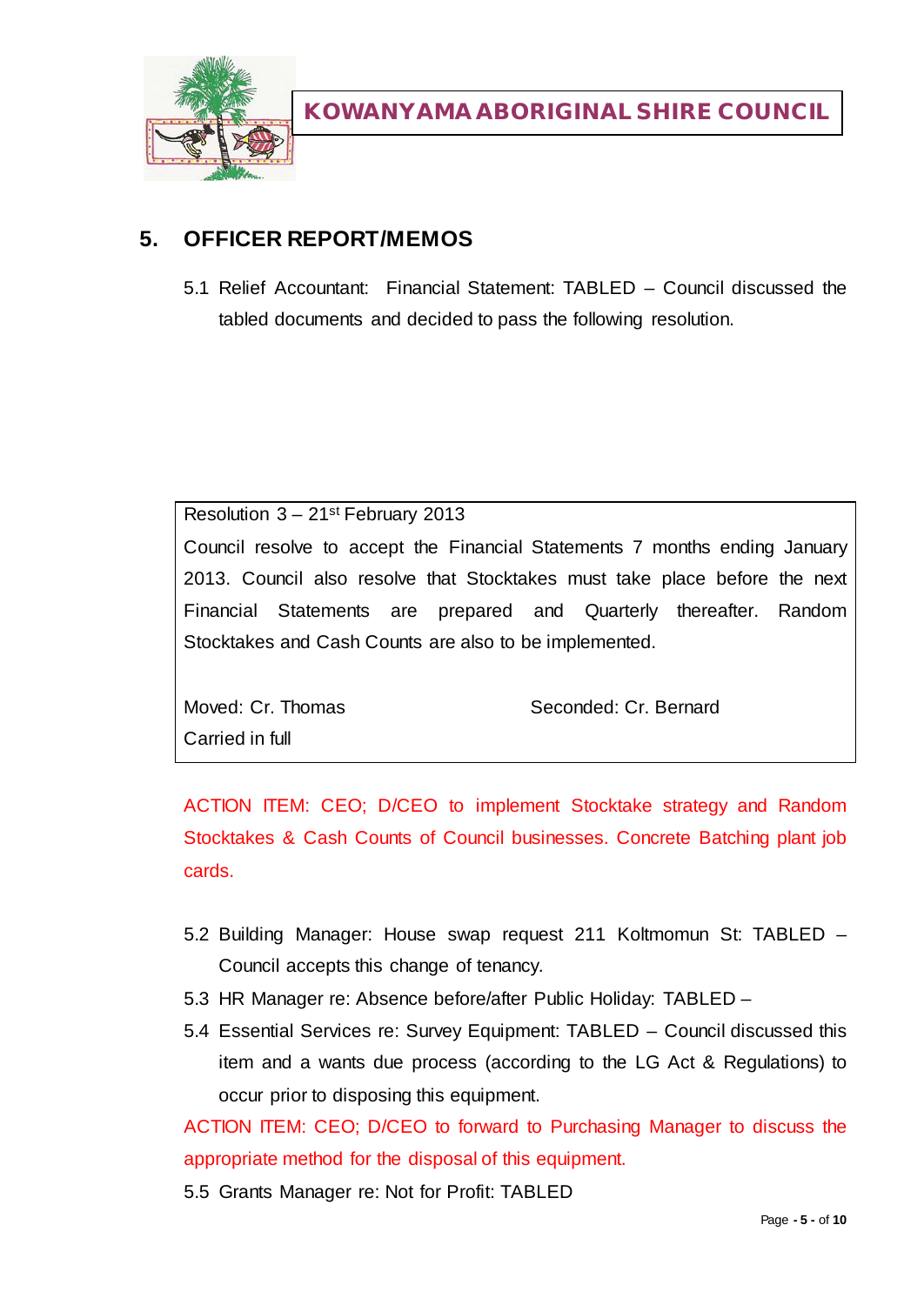

- 5.6 Grants Manager re: Purposes Deed: TABLED
- 5.7 Community Development Officer re: CDEP Plant Nursery, Farm & Lawn Mowing: TABLED

### **6. CORRESPONDENCE**

a) Email from Tony Goode (LGAQ) – re: Community Stores: TABLED – After discussing the tabled document Council decided to pass the following resolution.

ACTION ITEM: CEO; D/CEO to forward copy of resolution to the sender.

```
Resolution 4 - 21st February 2013
Council resolves to:
```
- Collaborate with the Councils of Pormpuraaw, Woorabinda, Lockhart River, Doomadgee and Palm Island in pursuing an alternative retail stores operation to the current system of managed stores in the communities.
- Agrees that its preffered option, subject to necessary legal and financial due diligence, is for Council to retain a capacity to determine appropriate retail store arrangements for the community with the initial management of the retail store operations to be initially provided through contract arrangements by Island & Cape Pty Ltd.
- Council delegate to the Mayor responsibility for acting on behalf of Council in effecting the above.
- The Mayor reports back to Council on the legal and financial steps that are required to be taken before entering into any contract with a provider.

Moved: Cr. Bernard Seconded: Cr. Parry Carried in full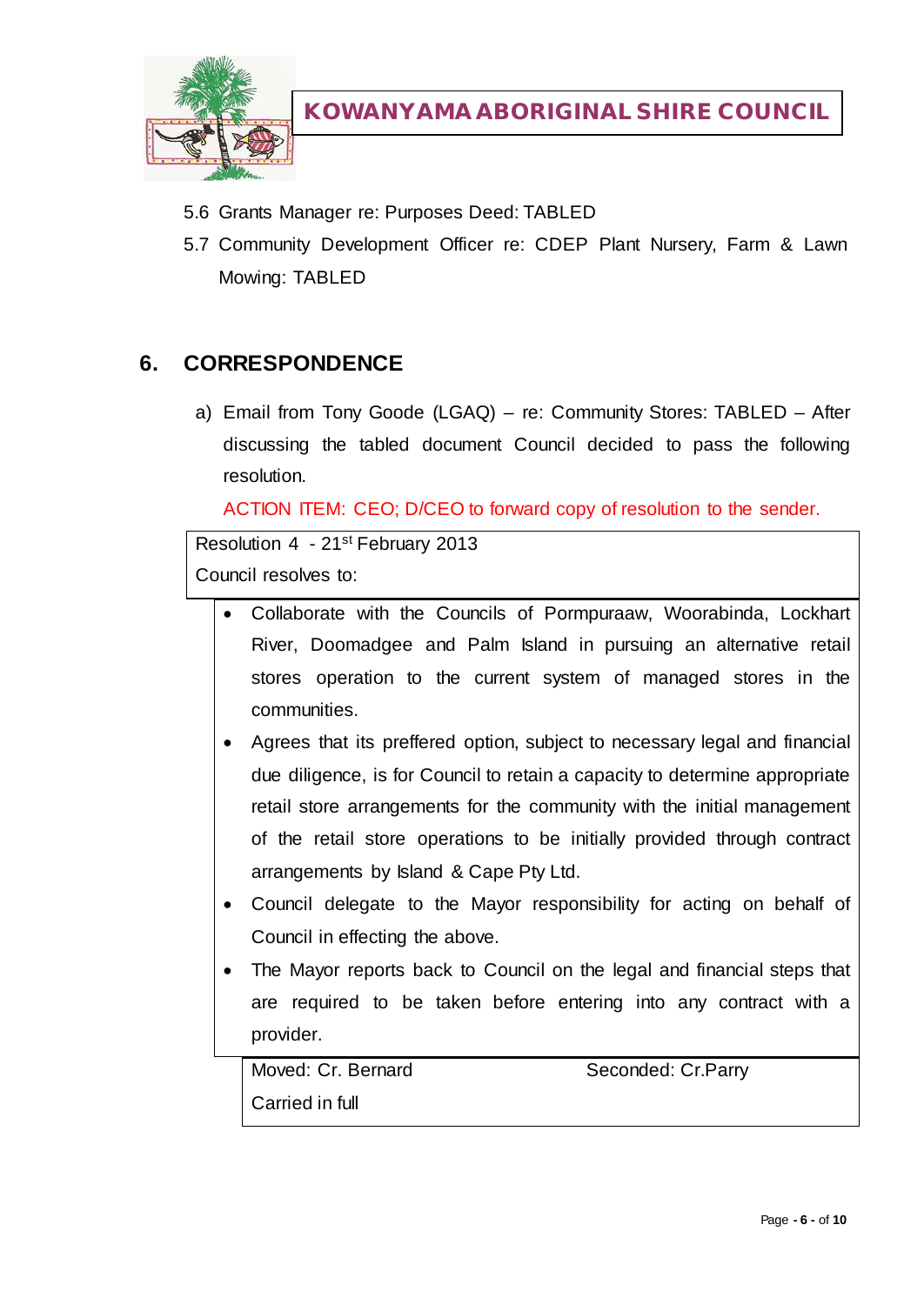

- b) Letter from Training Centre Manager Resignation: TABLED Council accepts and acknowledge the tabled document.
- c) Email from NDRRA Approval for NDRRA Activation: TABLED
- d) Email from Local Govt re: Local Govt Act Training for Council: TABLED The CEO informed the Council that the training will occur in Kowanyama on the  $10<sup>th</sup>$  April 2013.
- e) Email from LGAQ re: Advice regarding use of Common Seals: TABLED
- f) Email from R B Gould & Associates re: Provision of Program & Project Management Services: TABLED
- g) Email from Kowanyama State School re: Work Experience Placements: TABLED: Council discussed this item. Council approves of such activity between the School and Council, on the proviso that all WH&S issues are adhered to.

ACTION ITEM: CEO; DCEO to check all WH&S issues and any other work related issues prior to implementing this activity.

- h) Letter from Department of Communities, Child Safety and Disability Services re: Demand Reduction School Holiday Program Funds: TABLED
- i) Letter from Department of Communities, Child Safety and Disability Services re: Alcohol Management Reforms Initiative: TABLED
- j) Letter from Qld Local Govt Grants Commission re: Impending visit to Kowanyama: TABLED
- k) Letter from Boomerang Alliance re: National Bin Network: TABLED
- l) Letter from Qld Treasury Corporation re: Qld Local Govt Workers Compensation Self-Insurance Scheme: TABLED
- m) Letter from YMCA Qld Youth Parliament Re: Seeking Nominations for the 2013 Qld Youth Parliament: TABLED

#### **7. General Business**

a) Mayor - Devise a Ordinary Meeting Calendar for 2013- TABLED: Council discussed this item and decided to pass the following resolution.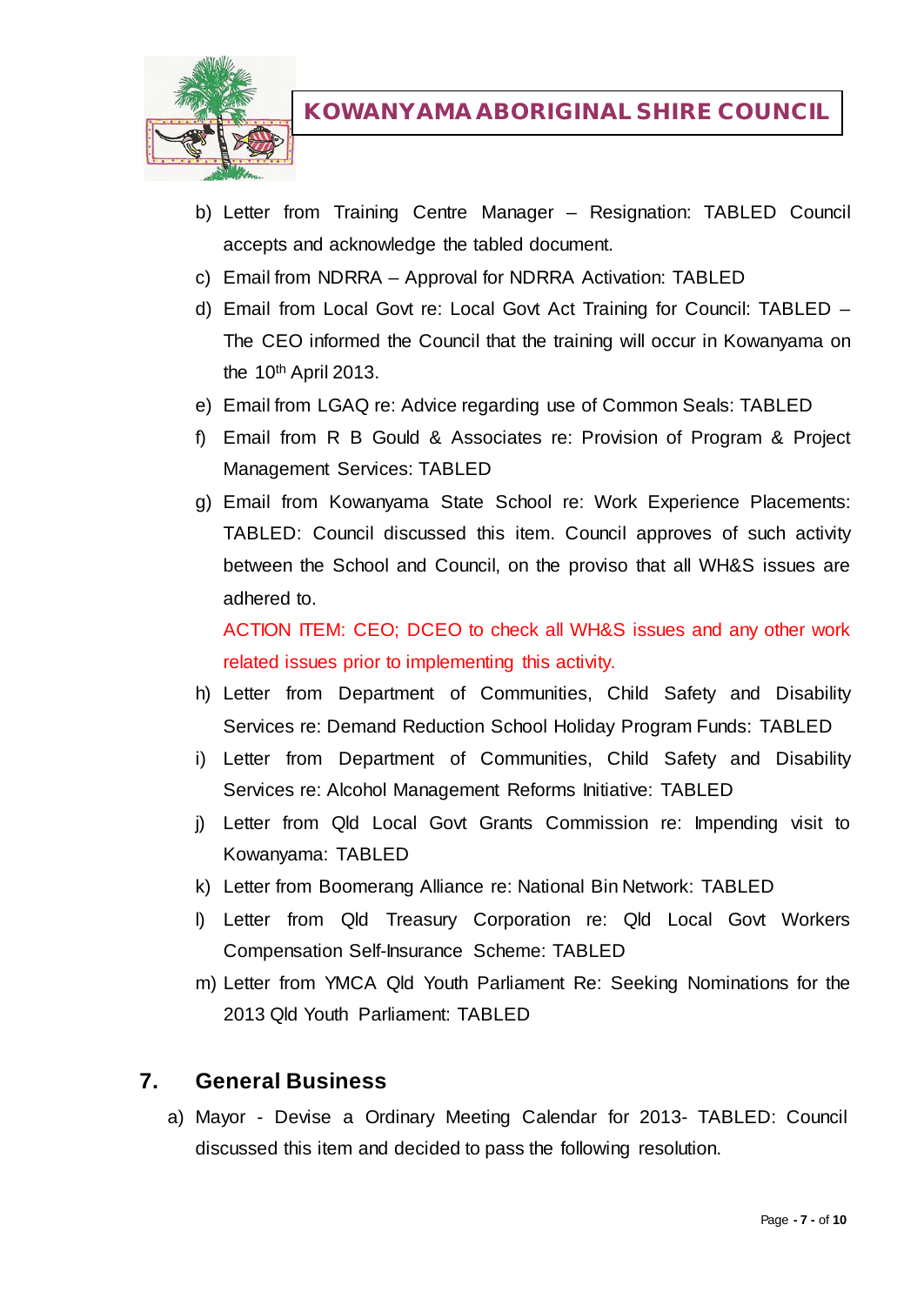

Resolution  $5 - 21$ <sup>st</sup> February 2013 Council resolve to hold Ordinary Council Meeting on the 3rd Wednesday of every month for the duration of the 2013 Calendar year.

Carried in full

Moved: Cr. Thomas Seconded: Cr. Parry

b) Mayor – Yearly Planner for Travel Dates & Reasons: The Mayor informed the Council that he has instructed the CEO to devise a meeting planner that is accessible to Council and senior staff for review. This is to keep all concerned informed of the movements of the Mayor; Councillors; CEO; D/CEO and Senior Staff Members.

At this point the Mayor adjourned the meeting @ 1645. He informed the Councillor to be available to re-open the meeting @ 0900 tomorrow morning (22.2.13).

**22nd February 2013:** the Mayor re-opened the meeting @ 0955 and asked the CEO to proceed with the remainder of the Agenda.

- c) Mayor Flat Pack Homes update: The Mayor informed the Council that the Program Office and the Contractor will be visiting Kowanyama in the first week of March to discuss with the Council the rollout of the housing/building program this year.
- d) CEO Succession Planning for Cairns Office: The CEO updated the Council in regards to the Staffing of the Cairns Office and what is happening with recruitment of staff in Kowanyama. The infrastructure changes to the Kowanyama Office has been completed, which allows the recruitment of the position in Kowanyama to now be completed. The recruitment of the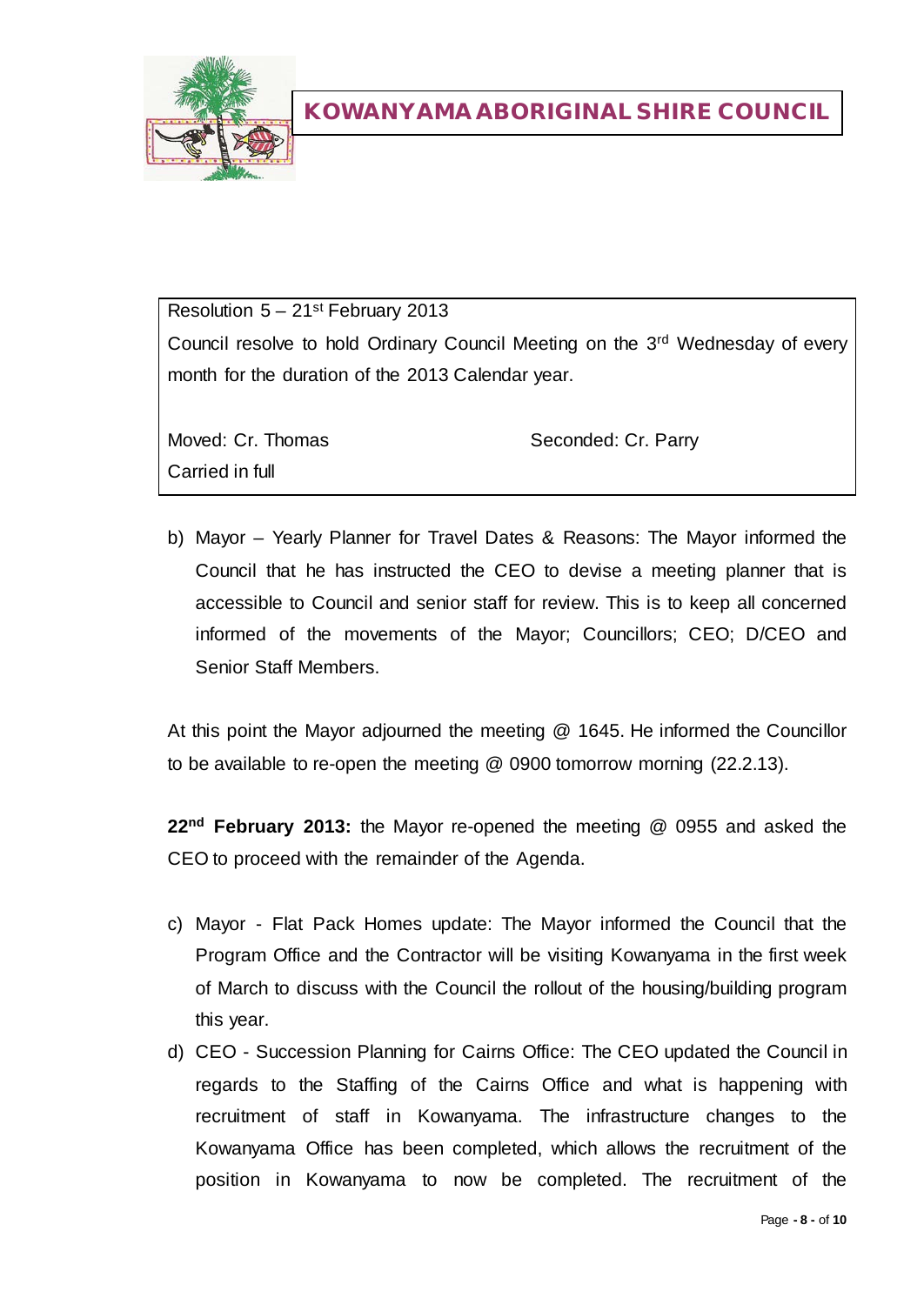

Accountant position will be completed next week. The Council would like the recruitment of the Payroll Trainees to be fast tracked.

- e) DCEO Outstanding Action Items: To be carried over to the next meeting.
- f) Operational Plan Workshop to complete plan to be held on Monday: Council discussed the option to hold the workshop between 1400-1600 on Monday.
- g) Auctioning Council Equipment: TABLED council discussed the tabled and decided to pass the following resolution to dispose of these assets. The Council also requires the detailed list of other assets that may be disposed of.

Resolution  $6 - 21$ <sup>st</sup> February 2013 Council approves the disposal of the Ford Louisville Truck; 12G Caterpillar Grader; 320BL Caterpillar Excavator; Kubota Tractor Serial Number M54081067; Kubota Tractor M4030D7; Ford Tractor 4600 Serial Number D0610724BG3V164753DA214C111275; New Holland Tractor 55.56; Ford Tractor 6610 Serial Number V166814; New Holland Tractor 55.56 Chassis Number 001240022; New Holland Tractor 55.56 Chassis No.001237542803506; Tow Behind Savannah Grader; New Holland Tractor 55.56; New Holland Tractor 55.56 Chassis 001139160; Tow Behind Roller due to these assets being uneconomical to repair. The disposal of the equipment must be in accordance with the Local Government Act and Regulations.

Moved: Cr. Yam Seconded: Cr. Thomas Carried in full

h) Power Meter Boxes: DISCUSSION – Council discussed the issue of Power Meter Boxes that need replacing for some Community houses. ACTION ITEM: CEO; D/CEO to investigate options within Local Govt guidelines to assist Tenants to have Meter Boxes repaired/replaced in a timely manner.

- i) Identified position to relocate business to outside Rangers' building
- j) Discussion on Canteen proposal: TABLED Council at this stage are exploring options at the local level prior to requesting assistance of this type.